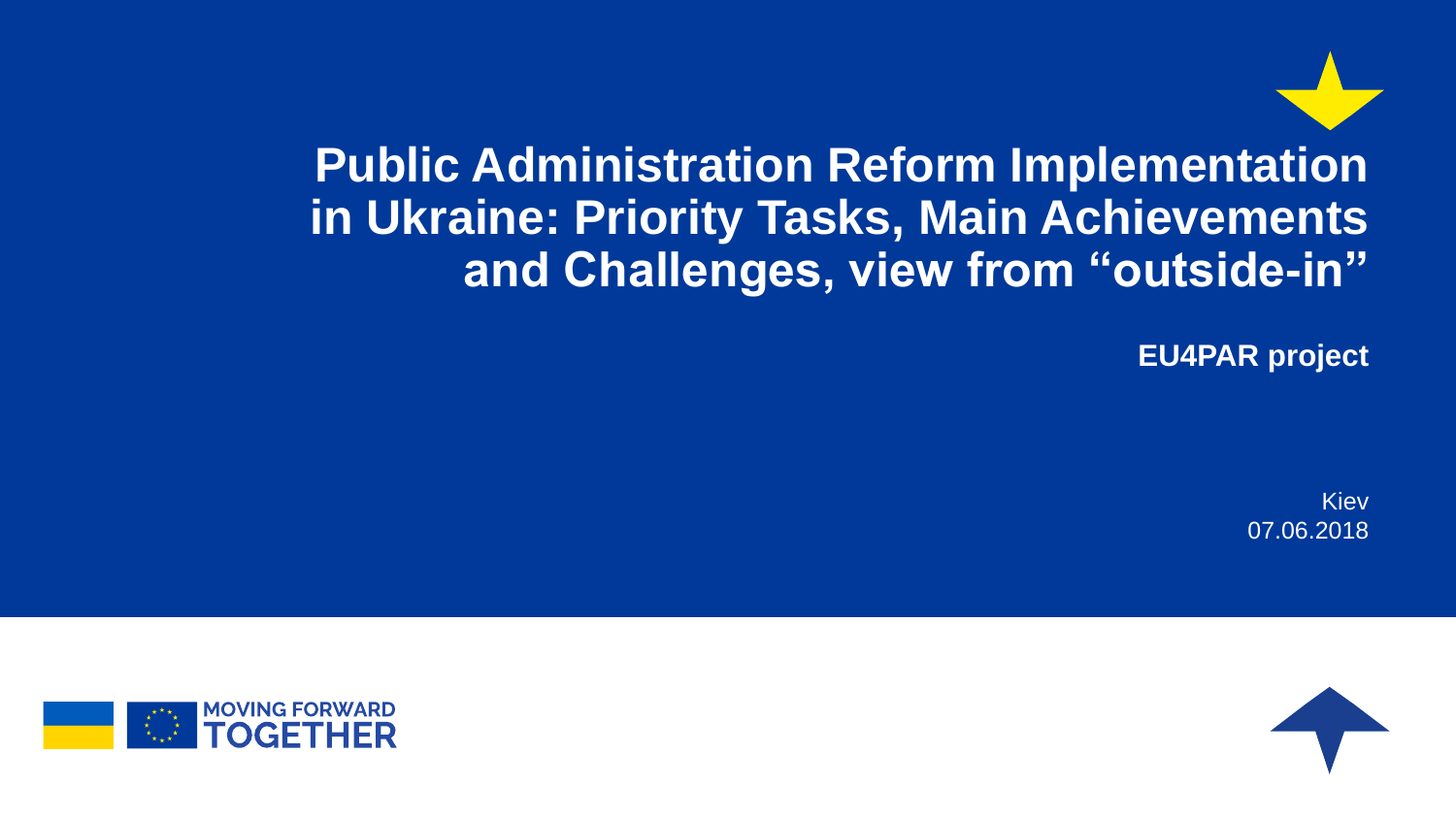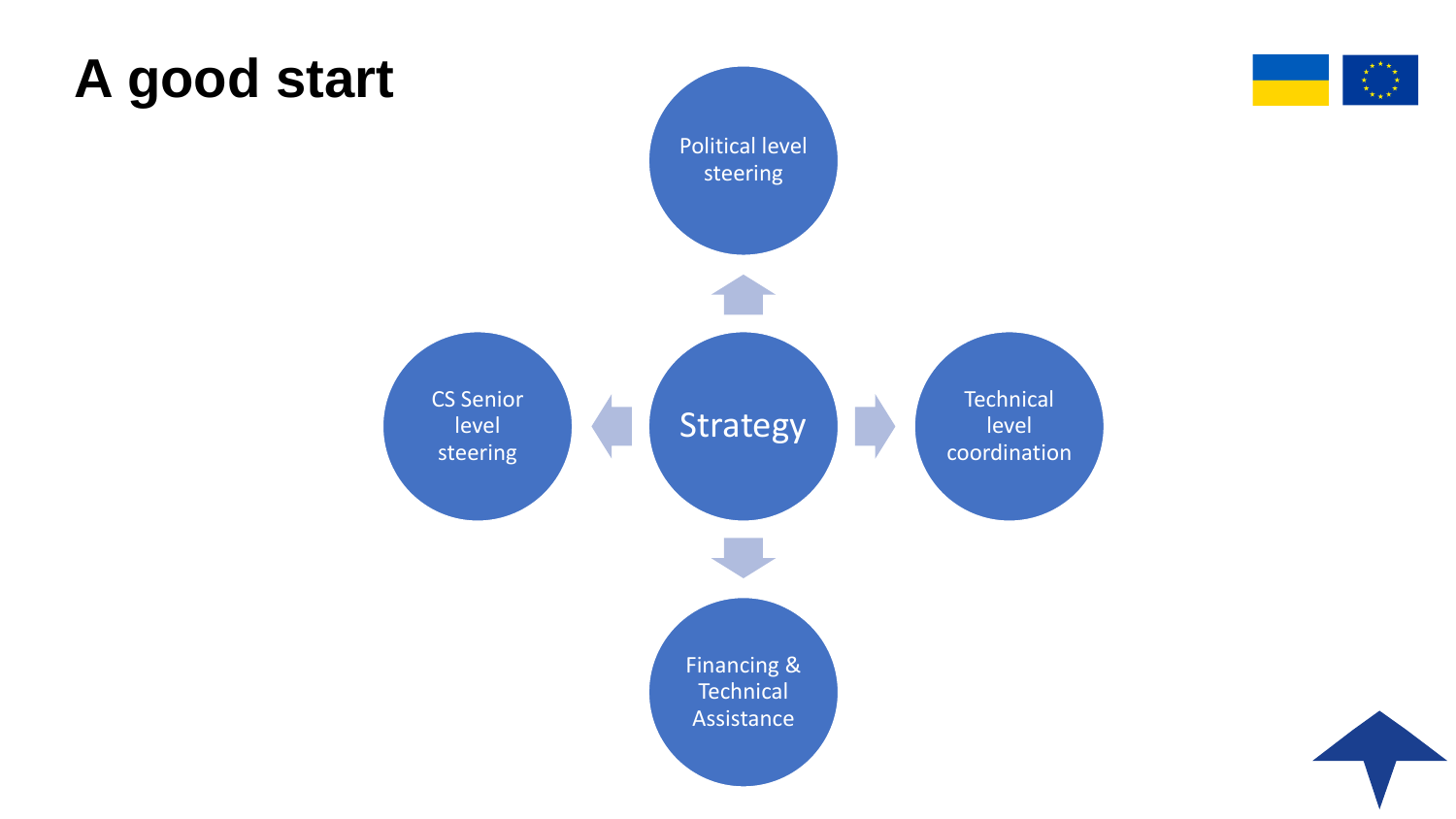#### **STATE OF PLAY IN REFORM AREAS –**



## **1. STRATEGIC FRAMEWORK OF PAR**

- ‣ Strategy and AP enacted in June 2016
- ‣ Leadership established
- ‣ Responsibilities defined (with further clarifications required)
- ‣ Coordination established (capacity building needed)
- ‣ Monitoring and reporting mechanism established (with improvements needed)
- ‣ Costing of AP missing, however, financing available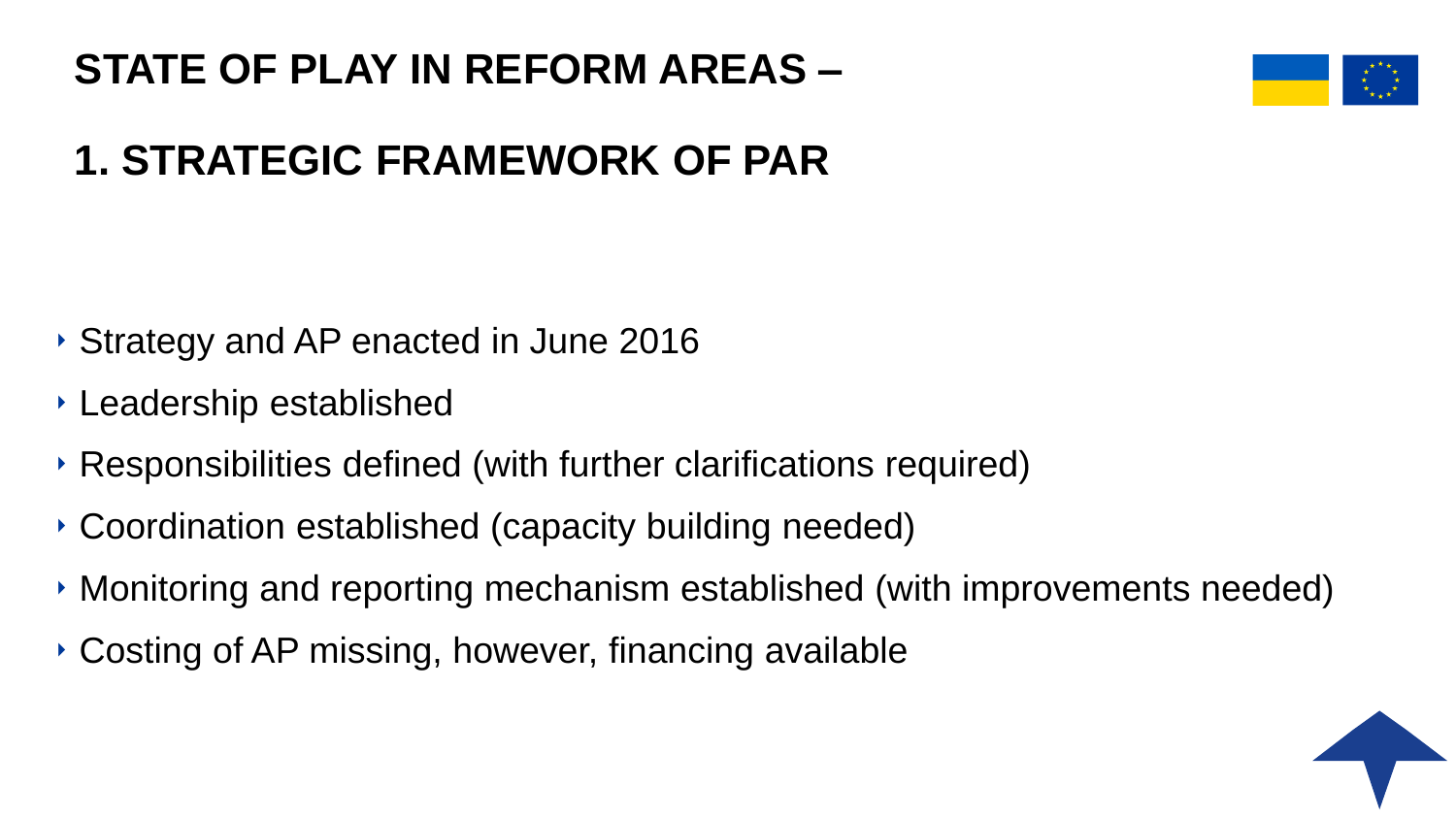#### **2. STRATEGIC PLANNING AND POLICY COORDINATION**



- ‣ SCMU capacity in SP/PC strengthened by creating SP DG
- ‣ However, broader SCMU restructuring and streamlining of CoG functions pending
- ‣ SP/EI units and policy DGs being set up in 10 pilot ministries
- ‣ Still lack clear organizational positioning and mandates
- ‣ RoP of Government amended but more fundamental revision is needed
- ‣ Law on SP pending in VR
- ‣ PAR and PFM strategy vision on SP need alignment
- ‣ The new DGs are expecting more systematic guidance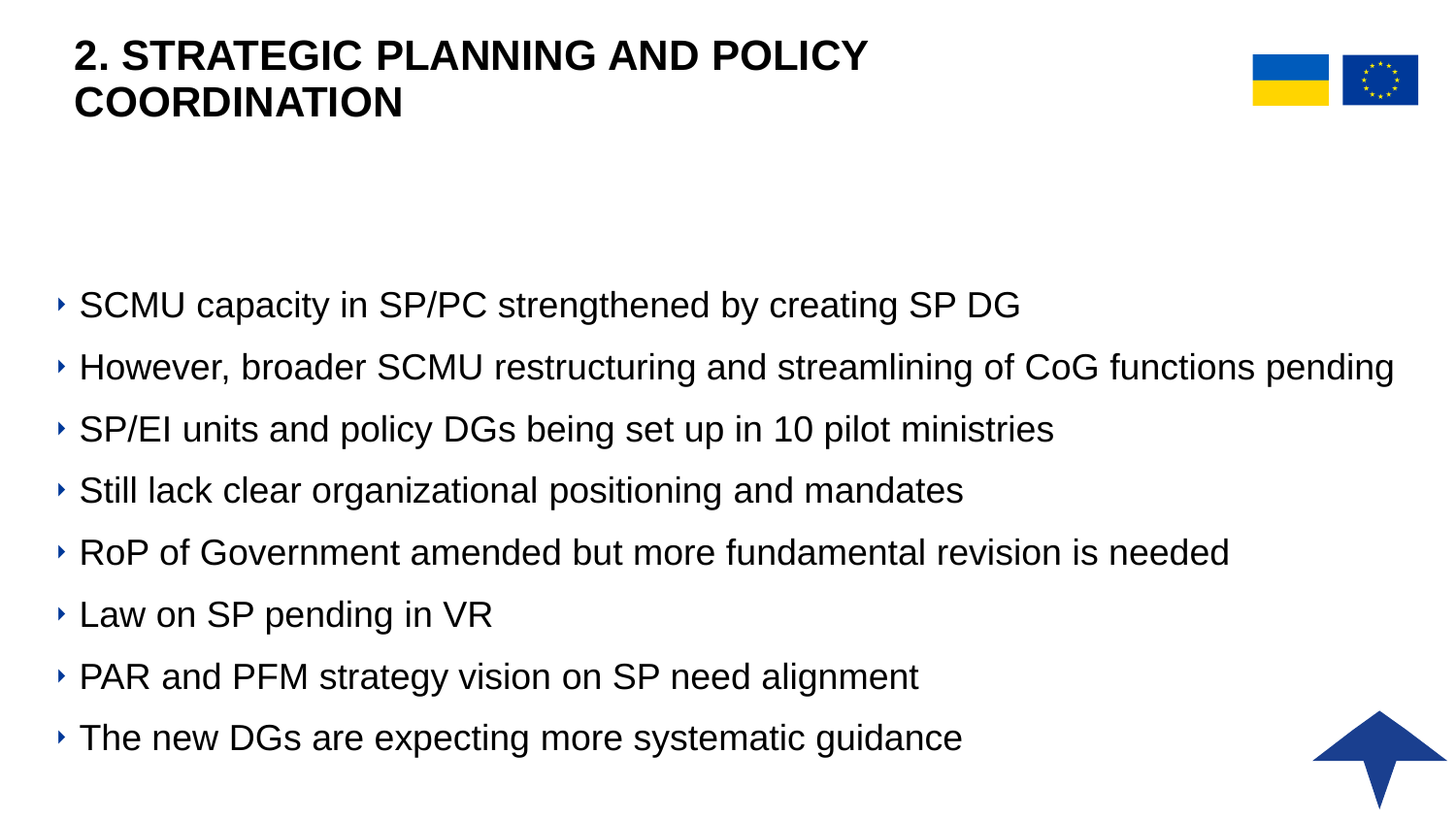

- ‣ Law on Civil Service in force since May 2016, deficiencies and needs for amendments identified
- ‣ Reform Staff Positions Concept adopted, implementation under way
- ‣ Selection procedures adjusted, but further changes are to require amending the Law
- $\rightarrow$  Remuneration changes in the structure of salaries (fixed variable part) needed
- ‣ A comprehensive job classification needed
- ‣ Training System development concept and Action Plan in place, implementation ahead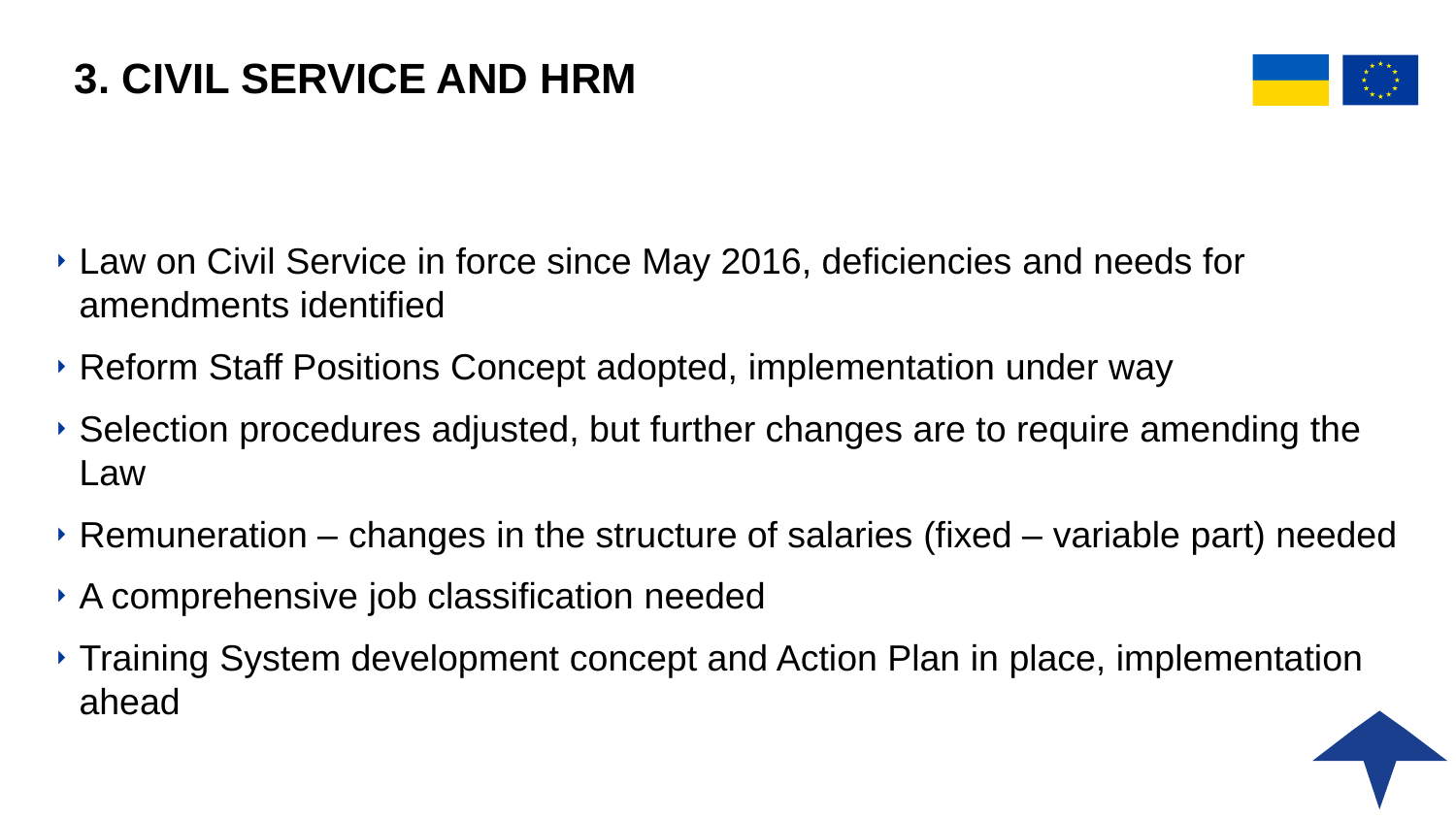### **4. ACCOUNTABLITY**



- ‣ Focus in this reform area on reorganization, connected to RSP concept
- ‣ Macro-level: no excessive agencification; changes needed in the accountability scheme ministry –agency and in repositioning agencies from CMU to ministries
- ‣ Ministries and agencies (even territorial branches thereof) should not have separate legal entity
- ‣ Restructuring of the Centre of Government needed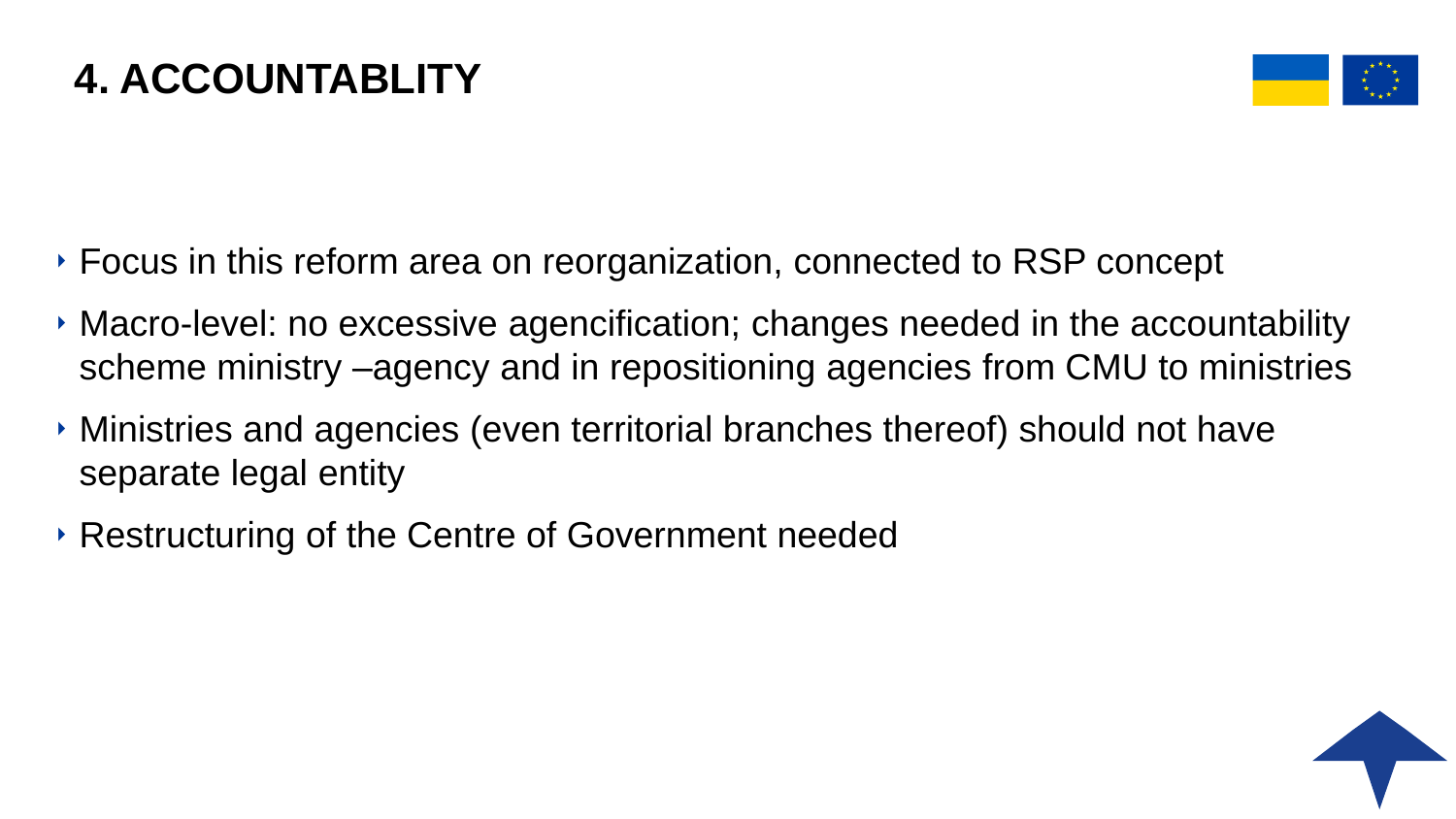

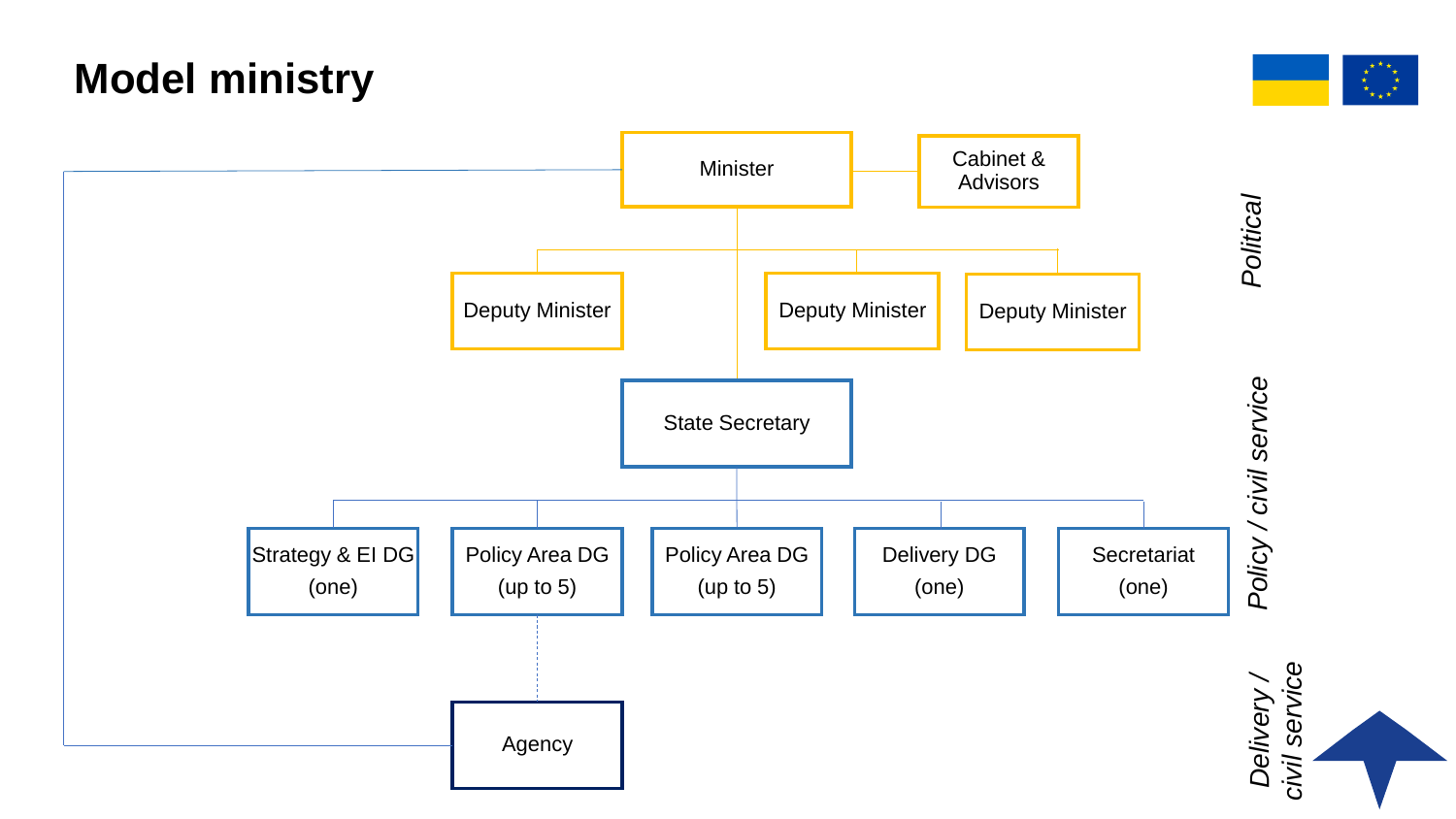#### **5. SERVICE DELIVERY**



- ‣ Law on general Administrative Procedure needed
- $\rightarrow$  Services and e-government a "crowded area" institutions, donor-funded projects, initiatives
- ‣ Better coordination needed with focus on the needs of the Citizen (process redesign – simplification – reduction of administrative burden - registers and back office integration – eservices – SNAPs)